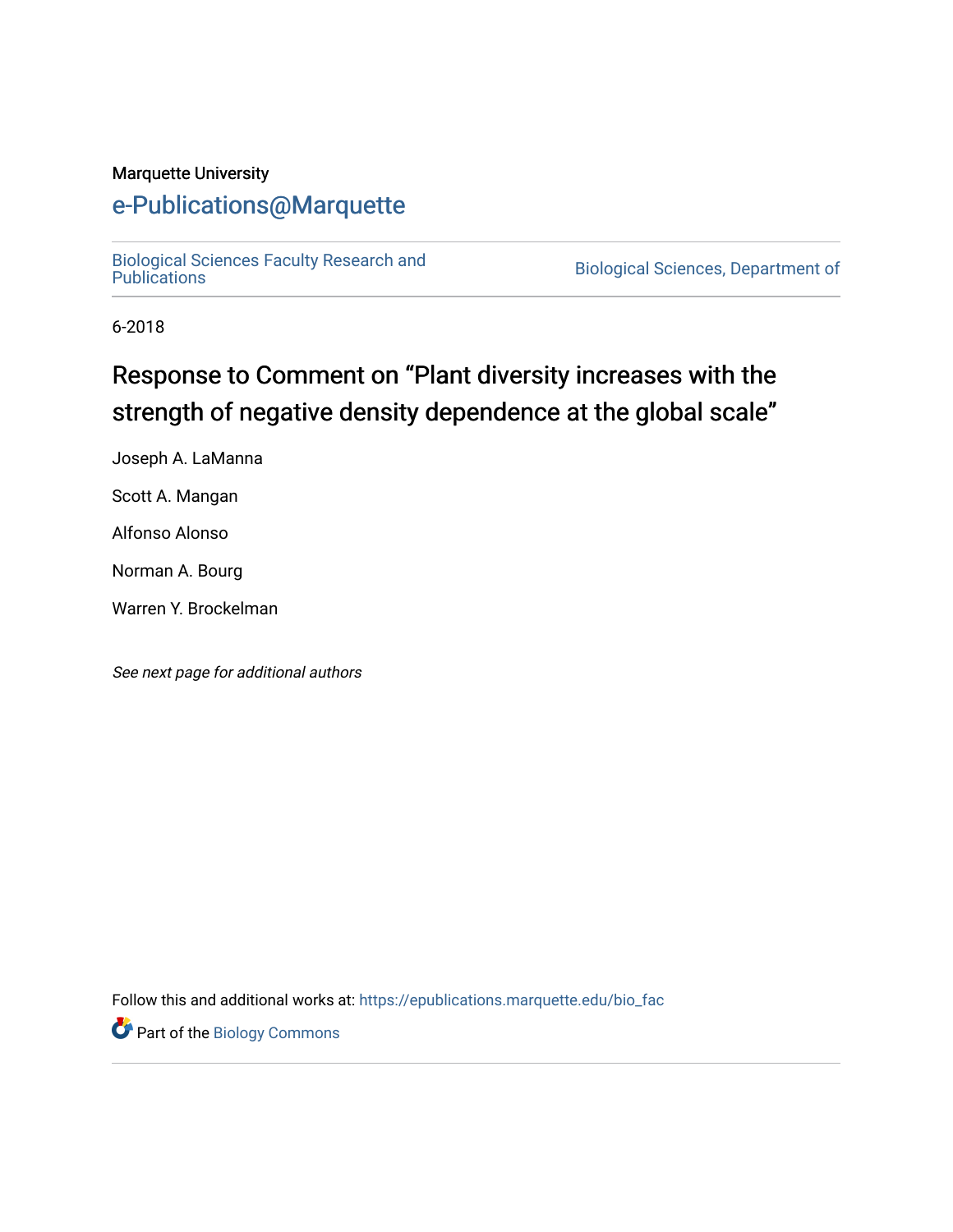#### Authors

Joseph A. LaManna, Scott A. Mangan, Alfonso Alonso, Norman A. Bourg, Warren Y. Brockelman, Sarayudh Bunyavejchewin, Li-Wan Chang, Iyh-Min Chiang, George B. Chuyong, Keith Clay, Susan Cordell, Stuart J. DAvies, Tucker J. Furniss, Christian P. Giardina, I. A.U. Nimal Gunatilleke, C. V. Savitri Gunatilleke, Fangliang He, Robert W. Howe, Stephen P. Hubbell, Chang-Fu Hsieh, Faith M. Inman-Narahari, David Janik, Daniel J. Johnson, David Kenfack, Lisa Korte, Kamil Král, Andrew J. Larson, James A. Lutz, Sean M. McMahon, William J. McShea, Hervé R. Memiaghe, Anuttara Nathalang, Vojtech Novotny, Perry S. Ong, David A. Orwig, Rebecca Ostertag, Geoffrey G. Parker, Richard P. Phillips, Lawren Sack, I-Fang Sun, J. Sebastián Tello, Duncan W. Thomas, Benjamin L. Turner, Dilys M. Vela Díaz, Tomáš Vrška, George D. Weiblen, Amy Wolf, Sandra Yap, and Jonathan A. Myers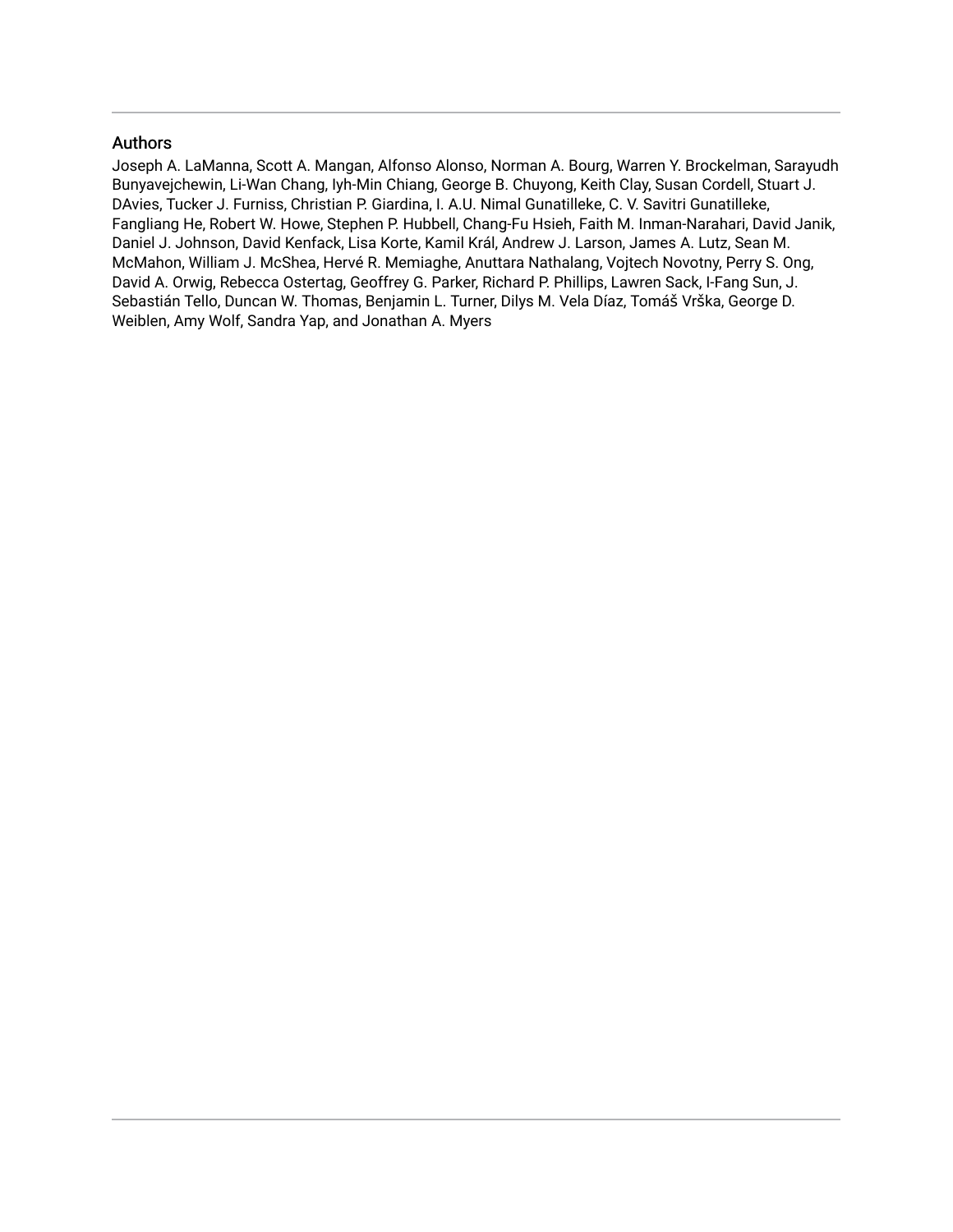## **Marquette University**

## **e-Publications@Marquette**

## *Biological Sciences Faculty Research and Publications/College of Arts and Sciences*

*This paper is NOT THE PUBLISHED VERSION;* **but the author's final, peer-reviewed manuscript.** The published version may be accessed by following the link in the citation below.

*Science*, Vol. 99, No. 6 (June 2018) : 1265-1276. [DOI.](https://science.sciencemag.org/content/360/6391/eaar3824) This article is © American Association for the Advancement of Science and permission has been granted for this version to appear in [e-](http://epublications.marquette.edu/)[Publications@Marquette.](http://epublications.marquette.edu/) American Association for the Advancement of Science does not grant permission for this article to be further copied/distributed or hosted elsewhere without the express permission from American Association for the Advancement of Science.

# Response to Comment on "Plant diversity increases with the strength of negative density dependence at the global scale"

## Joseph A. LaManna

Tyson Research Center, Washington University, St. Louis, MO Department of Biology, Washington University, St. Louis, MO

## Scott A. Mangan

Department of Biology, Washington University, St. Louis, MO

## Alfonso Alonso

Center for Conservation and Sustainability, Smithsonian Conservation Biology Institute, National Zoological Park, Washington, DC

## Norman A. Bourg

Hydrological-Ecological Interactions Branch, Earth System Processes Division, Water Mission Area, U.S. Geological Survey, Reston, VA

## Warren Y. Brockelman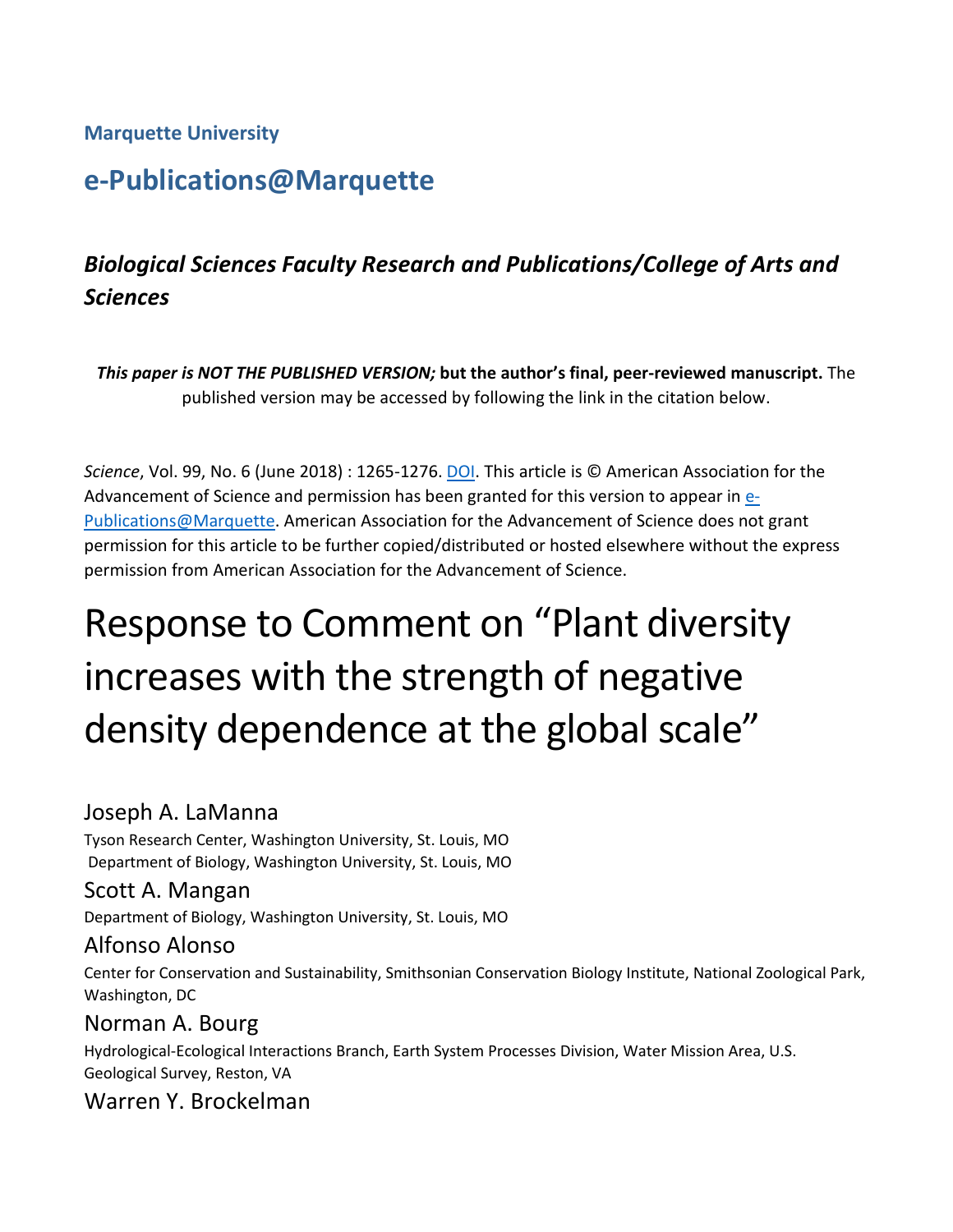Ecology Laboratory, BIOTEC, National Science and Technology Development Agency, Science Park, Pathum Thani, Thailand

Institute of Molecular Biosciences, Mahidol University, Salaya, Nakhon, Pathom, Thailand.

## Sarayudh Bunyavejchewin

Research Office, Department of National Parks, Wildlife and Plant Conservation, Bangkok, Thailand

## Li-Wan Chang

Taiwan Forestry Research Institute, Taipei 10066, Taiwan

## Jyh-Min Chiang

Department of Life Science, Tunghai University, Taichung, Taiwan

## George B. Chuyong

Department of Botany and Plant Physiology, University of Buea, Buea, Cameroon

## Keith Clay

Department of Biology, Indiana University, Bloomington, IN

## Susan Cordell

Institute of Pacific Islands Forestry, U.S. Department of Agriculture Forest Service, Hilo, HI

## Stuart J. Davies

Center for Tropical Forest Science–Forest Global Earth Observatory, Smithsonian Tropical Research Institute, Panama City, Republic of Panama.

Department of Botany, National Museum of Natural History, Washington, DC

## Tucker J. Furniss

Wildland Resources Department, Utah State University, Logan, UT

## Christian P. Giardina

Institute of Pacific Islands Forestry, U.S. Department of Agriculture Forest Service, Hilo, HI

## I. A. U. Nimal Gunatilleke

Department of Botany, Faculty of Science, University of Peradeniya, Peradeniya, Sri Lanka

## C. V. Savitri Gunatilleke

Department of Botany, Faculty of Science, University of Peradeniya, Peradeniya, Sri Lanka

## Fangliang He

Joint Lab for Biodiversity Conservation, Sun Yat-sen University (SYSU)–University of Alberta, State Key Laboratory of Biocontrol, School of Life Sciences, SYSU, Guangzhou 510275, China. Department of Renewable Resources, University of Alberta, Edmonton, Alberta, Canada

## Robert W. Howe

Department of Natural and Applied Sciences, University of Wisconsin, Green Bay, WI

## Stephen P. Hubbell

Department of Ecology and Evolutionary Biology, University of California, Los Angeles, CA

## Chang-Fu Hsieh

Institute of Ecology and Evolutionary Biology, National Taiwan University, Taipei, Taiwan

## Faith M. Inman-Narahari

Institute of Pacific Islands Forestry, U.S. Department of Agriculture Forest Service, Hilo, HI

## David Janík

Department of Forest Ecology, Silva Tarouca Research Institute, Brno, Czech Republic

## Daniel J. Johnson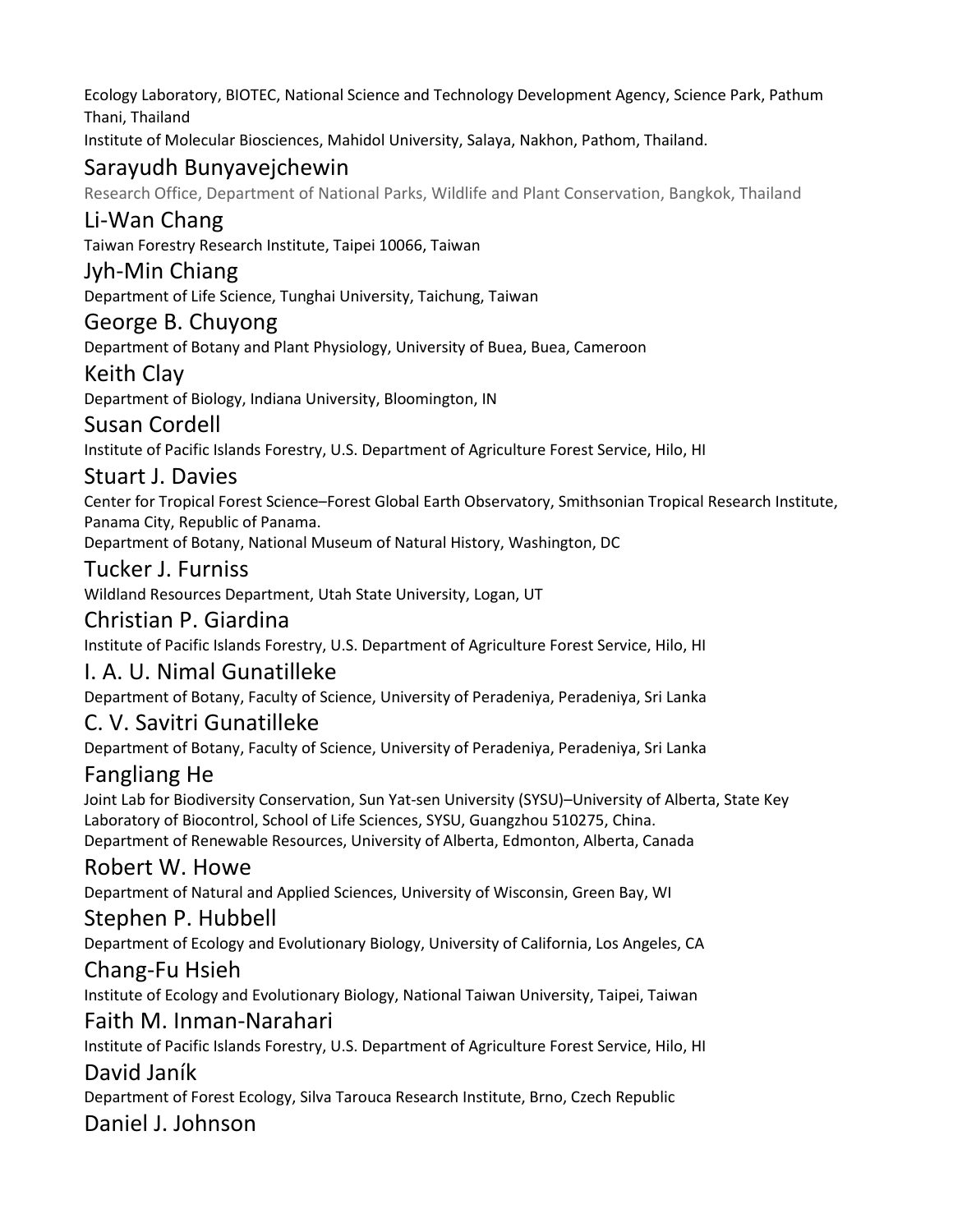Biology Department, Utah State University, Logan, UT

## David Kenfack

Center for Tropical Forest Science–Forest Global Earth Observatory, Smithsonian Tropical Research Institute, Panama City, Republic of Panama.

Department of Botany, National Museum of Natural History, Washington, DC

## Lisa Korte

Center for Conservation and Sustainability, Smithsonian Conservation Biology Institute, National Zoological Park, Washington, DC

## Kamil Král

Department of Forest Ecology, Silva Tarouca Research Institute, Brno, Czech Republic

## Andrew J. Larson

Department of Forest Management, College of Forestry and Conservation, University of Montana, Missoula, MT

## James A. Lutz

Wildland Resources Department, Utah State University, Logan, UT

## Sean M. McMahon

Center for Tropical Forest Science–Forest Global Earth Observatory, Smithsonian Environmental Research Center, Edgewater, M.

Forest Ecology Group, Smithsonian Environmental Research Center, Edgewater, MD

## William J. McShea

Conservation Ecology Center, Smithsonian Conservation Biology Institute, National Zoological Park, Front Royal, VA

## Hervé R. Memiaghe

Institut de Recherche en Ecologie Tropicale/Centre National de la Recherche Scientifique et Technologique, Libreville, Gabon

## Anuttara Nathalang

Ecology Laboratory, BIOTEC, National Science and Technology Development Agency, Science Park, Pathum Thani, Thailand

## Vojtech Novotny

New Guinea Binatang Research Centre, P.O. Box 604, Madang, Papua New Guinea. Biology Centre, Academy of Sciences of the Czech Republic, Prague, Czech Republic. Faculty of Science, University of South Bohemia, Branisovska 31, Ceske Budejovice 370 05, Czech Republic

## Perry S. Ong

Institute of Biology, University of the Philippines Diliman, Quezon City, Philippines

## David A. Orwig

Harvard Forest, Harvard University, Petersham, MA

## Rebecca Ostertag

Department of Biology, University of Hawaii, Hilo, HI

## Geoffrey G. Parker

Forest Ecology Group, Smithsonian Environmental Research Center, Edgewater, MD

## Richard P. Phillips

Department of Biology, Indiana University, Bloomington, IN

## Lawren Sack

Department of Ecology and Evolutionary Biology, University of California, Los Angeles, CA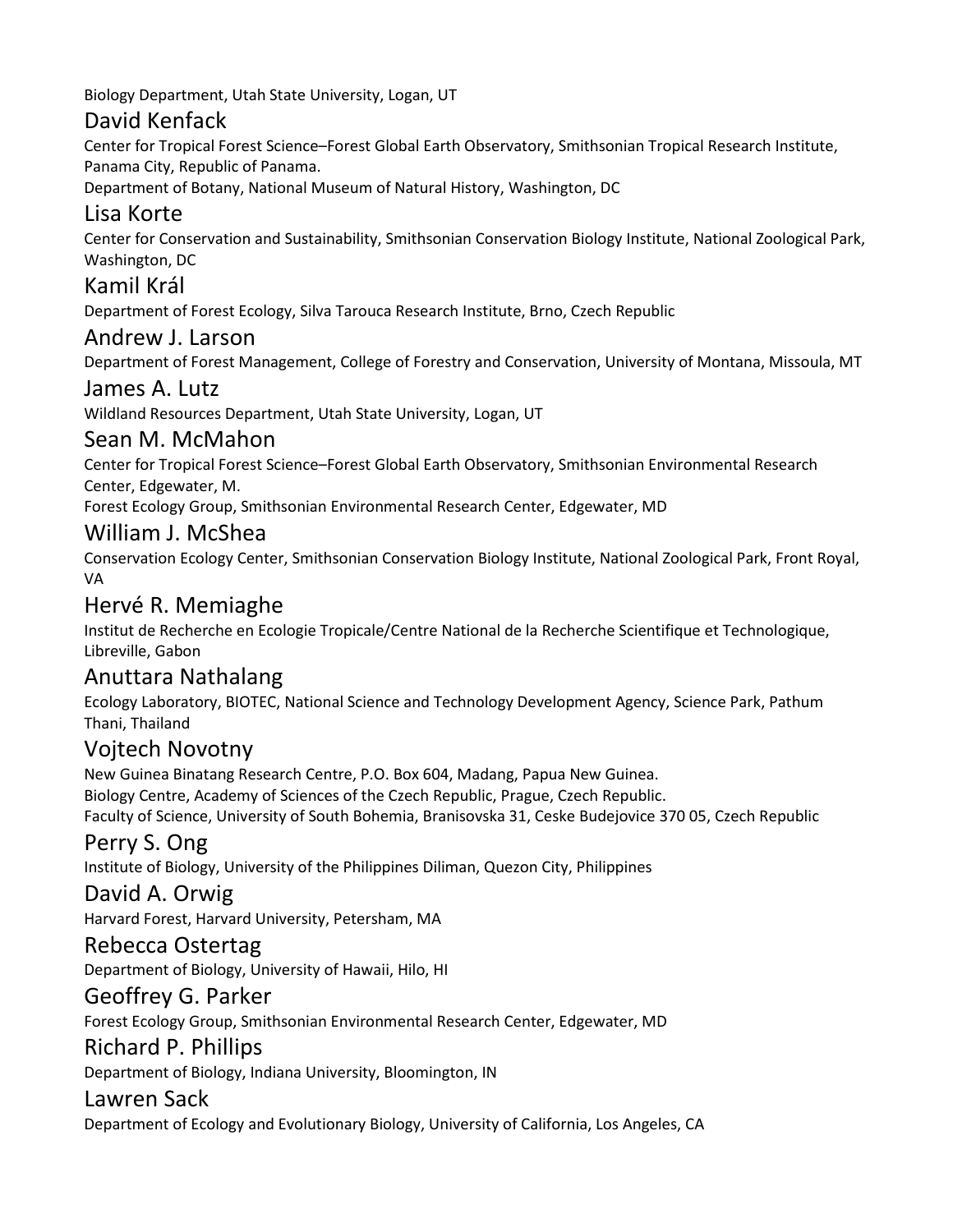## I-Fang Sun

Department of Natural Resources and Environmental Studies, National Dong Hwa University, Hualian, Taiwan

## J. Sebastián Tello

Center for Conservation and Sustainable Development, Missouri Botanical Gardens, St. Louis, MO

#### Duncan W. Thomas

School of Biological Sciences, Washington State University, Vancouver, WA

#### Benjamin L. Turner

Smithsonian Tropical Research Institute, Balboa, Ancon, Republic of Panama

#### Dilys M. Vela Díaz

Department of Biology, Washington University, St. Louis, MO

#### Tomáš Vrška

Department of Forest Ecology, Silva Tarouca Research Institute, Brno, Czech Republic

#### George D. Weiblen

Department of Plant and Microbial Biology, University of Minnesota, St. Paul, MN

## Amy Wolf

Department of Natural and Applied Sciences, University of Wisconsin, Green Bay, WI Department of Biology, University of Wisconsin, Green Bay, WI

## Sandra Yap

Institute of Arts and Sciences, Far Eastern University Manila, Manila, Philippines

## Jonathan A. Myers

Tyson Research Center, Washington University, St. Louis, MO Department of Biology, Washington University, St. Louis, MO

## Abstract

Hülsmann and Hartig suggest that ecological mechanisms other than specialized natural enemies or intraspecific competition contribute to our estimates of conspecific negative density dependence (CNDD). To address their concern, we show that our results are not the result of a methodological artifact and present a null-model analysis that demonstrates that our original findings—(i) stronger CNDD at tropical relative to temperate latitudes and (ii) a latitudinal shift in the relationship between CNDD and species abundance—persist even after controlling for other processes that might influence spatial relationships between adults and recruits.

To explore potential bias in our estimates of conspecific negative density dependence (CNDD) (*[1](https://science.sciencemag.org/content/360/6391/eaar3824#ref-1)*), Hülsmann and Hartig (*[2](https://science.sciencemag.org/content/360/6391/eaar3824#ref-2)*) present simulations that vary several processes, including dispersal, habitat specificity, adult/recruit ratios, and species richness. Some of these simulations produce spuriously strong CNDD for rare species, leading them to suggest that our methods might be biased. If this were correct, then our estimates of CNDD would be biased toward stronger effects for rare species at any latitude. However, this was not the case, because our original estimates of CNDD varied substantially among rare species when matched for abundance [figure 2D in (*[1](https://science.sciencemag.org/content/360/6391/eaar3824#ref-1)*)]. Furthermore, median CNDD for rare species differed across latitudes, with rare species having stronger median CNDD in tropical than in temperate forests [figure 2C in (*[1](https://science.sciencemag.org/content/360/6391/eaar3824#ref-1)*)].

The strong negative biases in CNDD that Hülsmann and Hartig observe for rare species are erroneously generated because their simulation models assume that a certain proportion of recruits are globally dispersed across an entire 50-ha forest plot on Barro Colorado Island (BCI). This assumption is biologically unrealistic because the vast majority of species at BCI exhibit dispersal limitation (*[3](https://science.sciencemag.org/content/360/6391/eaar3824#ref-3)*), spatially clumped distributions (*[4](https://science.sciencemag.org/content/360/6391/eaar3824#ref-4)*, *[5](https://science.sciencemag.org/content/360/6391/eaar3824#ref-5)*),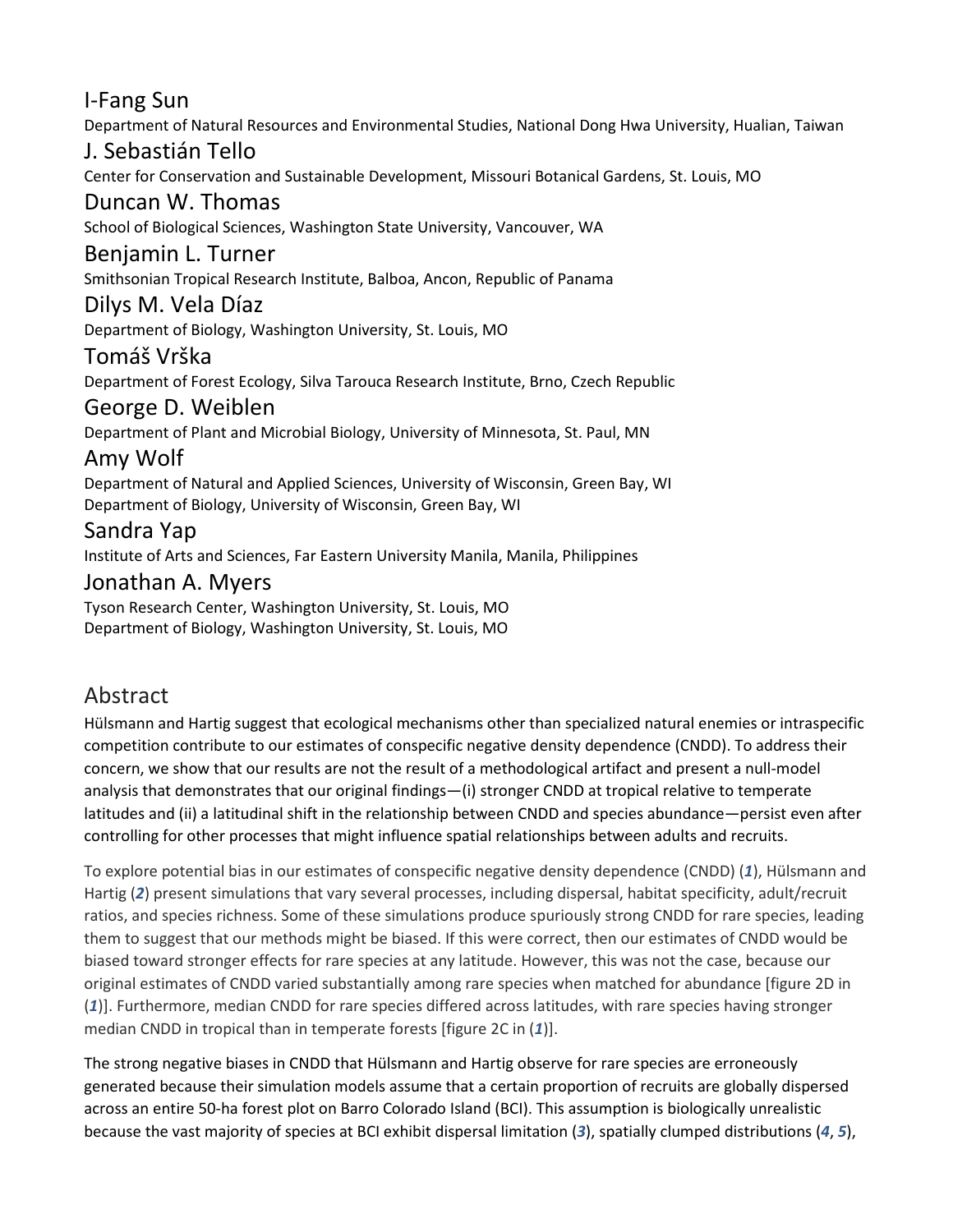and an average mean dispersal distance of 28 m (*[6](https://science.sciencemag.org/content/360/6391/eaar3824#ref-6)*). Although such distances allow some recruits to disperse quite far from parent trees, recruit density is still greatest around the parent (*[7](https://science.sciencemag.org/content/360/6391/eaar3824#ref-7)*, *[8](https://science.sciencemag.org/content/360/6391/eaar3824#ref-8)*). That is why analyses that assume global dispersal, as in Hülsmann and Hartig, underestimate or fail to detect CNDD when it is actually present (*[8](https://science.sciencemag.org/content/360/6391/eaar3824#ref-8)*) (**[Fig. 1](https://science.sciencemag.org/content/360/6391/eaar3824#F1)**). Moreover, the assumption of global dispersal results in recruits of rare species being farther from adults than recruits of common species (*r* = −0.43, *P* < 0.0001, *N* = 187 species in the BCI data set), mimicking the same pattern that would be produced if CNDD were stronger for rare species. Even where Hülsmann and Hartig relax the assumption of completely global dispersal, a large proportion of recruits are still randomly dispersed across the entire plot (e.g., 50% directly under parent tree, 50% globally dispersed; **[Fig. 1](https://science.sciencemag.org/content/360/6391/eaar3824#F1)**). Moreover, these empirically unjustifiable assumptions about dispersal permeate their simulations of other processes (i.e., the authors use some degree of global dispersal for all other panels in their figure 1). Thus, the unrealistic assumption of global dispersal largely generates the biases that Hülsmann and Hartig claim to observe.



Fig. 1 Simulated spatial patterns of dispersal.

(**A** to **C**) Simulated spatial patterns of 1000 recruits (blue points) relative to a parent tree (red point) in a 50-ha plot the same size as the plot at BCI. (D to F) Recruits per m<sup>2</sup> as a function of distance from the parent. Dispersal patterns were produced by Clark's 2dT dispersal kernel (*[7](https://science.sciencemag.org/content/360/6391/eaar3824#ref-7)*) at the average observed mean dispersal distance across more than 60 tropical and temperate species (*[6](https://science.sciencemag.org/content/360/6391/eaar3824#ref-6)*, *[7](https://science.sciencemag.org/content/360/6391/eaar3824#ref-7)*) [(A) and (D)], by stratified dispersal (used in Hülsmann and Hartig) whereby a certain proportion of recruits are dispersed into the same quadrat as the adult and the rest are globally dispersed across the entire forest plot [(B) and (E)], and by complete global dispersal [(C) and (F)]. Blue lines in (D) to (F) show the expected recruit density for each dispersal kernel [(D), observed mean dispersal from the literature; (E), stratified; (F), global]. The pink shaded areas show the expected recruit density using the observed mean dispersal from the literature [same as in (D)] (*[6](https://science.sciencemag.org/content/360/6391/eaar3824#ref-6)*, *[7](https://science.sciencemag.org/content/360/6391/eaar3824#ref-7)*). The assumption of global dispersal is inappropriate because it vastly underestimates expected recruit density near the parent tree [compare blue lines with pink shaded areas in (E) and (F)] and produces a pattern identical to that expected under strong CNDD (*[8](https://science.sciencemag.org/content/360/6391/eaar3824#ref-8)*). Even stratified dispersal (E) underestimates the density of recruits between 10 and 30 m. Recruits dispersing off the plot were retained by treating the plot as a torus (*[12](https://science.sciencemag.org/content/360/6391/eaar3824#ref-12)*).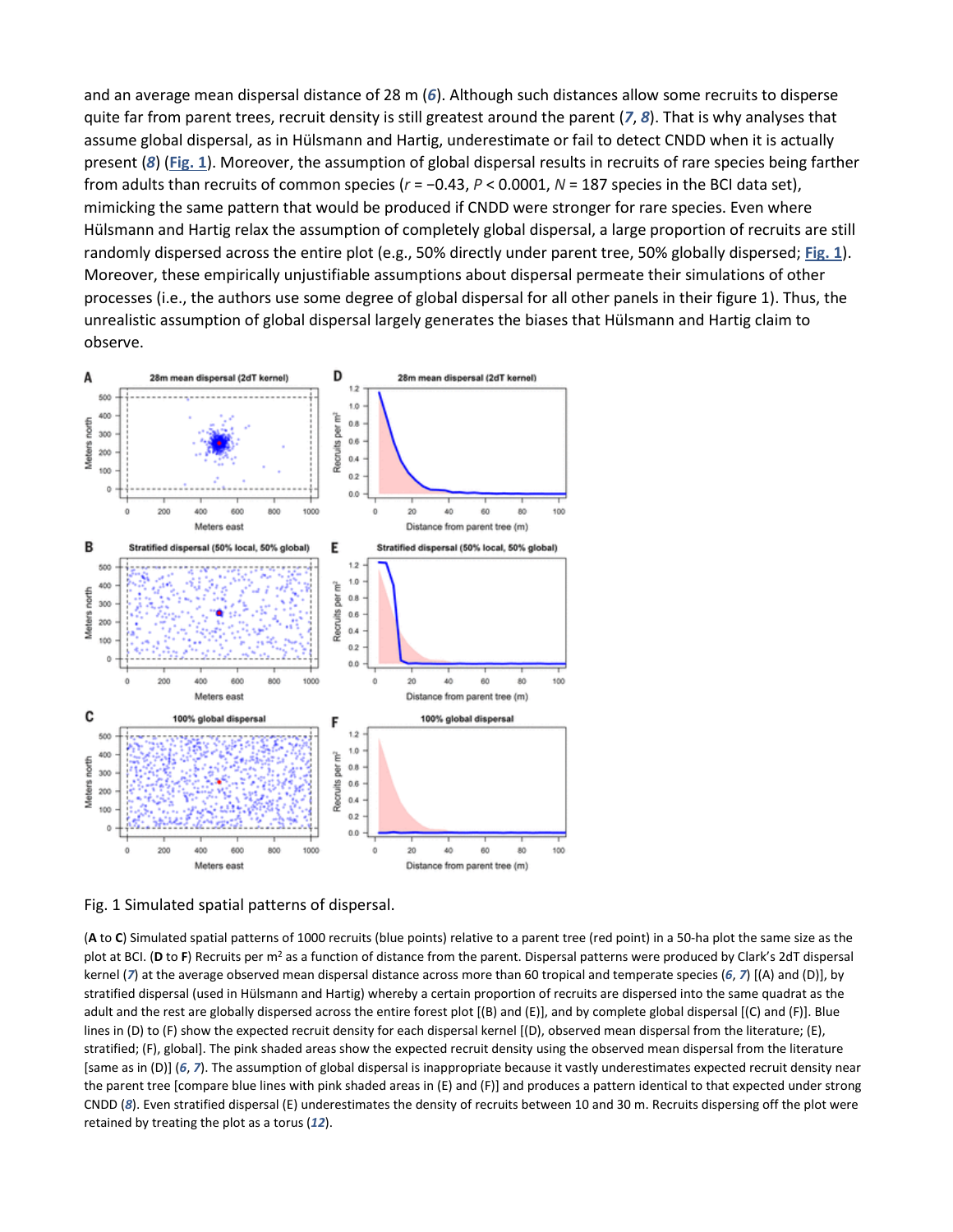Hülsmann and Hartig suggest that our use of an offset value introduced bias in our CNDD estimates. We applied an offset value to retain recruits located in 20 m  $\times$  20 m quadrats without a conspecific adult in the calculation of CNDD (*[1](https://science.sciencemag.org/content/360/6391/eaar3824#ref-1)*). Retention of all recruits was important because, in many cases, recruits in quadrats without adults likely came from adults in adjacent quadrats. The mean distance (±SE) between recruits in these quadrats and the nearest conspecific adult was  $26.95 \pm 0.04$  m (24.16  $\pm$  0.19 m and 27.08  $\pm$  0.04 m for temperate and tropical trees, respectively), and 80% were within 36 m of a conspecific adult (31 and 36 m for temperate and tropical trees, respectively). These distances are well within average dispersal kernels for tree species (*[6](https://science.sciencemag.org/content/360/6391/eaar3824#ref-6)*, *[9](https://science.sciencemag.org/content/360/6391/eaar3824#ref-9)*). Therefore, we applied an offset value to quadrats with recruits but no conspecific adults, so as to ensure that these recruits remained in the calculation of CNDD and to avoid bias that results from excluding these recruits (*[1](https://science.sciencemag.org/content/360/6391/eaar3824#ref-1)*, *[10](https://science.sciencemag.org/content/360/6391/eaar3824#ref-10)*, *[11](https://science.sciencemag.org/content/360/6391/eaar3824#ref-11)*). However, adding the offset value to all quadrats did not qualitatively change either the relationship between species rarefied richness and CNDD across latitudes (*r* = −0.877, *P* < 0.001) or the latitudinal shift in the relationship between CNDD and species abundance (*r* = −0.552, *P* = 0.006). Moreover, these findings persisted when we used an alternative distance-weighted approach to estimate CNDD that avoids the use of an offset altogether (*[11](https://science.sciencemag.org/content/360/6391/eaar3824#ref-11)*). Therefore, the main findings of our original paper are robust to the statistical approach used to estimate CNDD.

To further verify that our results reflect changes in CNDD across species and latitudes, we used a null model similar to the model used by Hülsmann and Hartig that simply modifies the assumption of global dispersal. The model, recommended by Wiegand and Moloney (*[12](https://science.sciencemag.org/content/360/6391/eaar3824#ref-12)*), fixes adult locations and disperses recruits away from adults given some dispersal kernel. Instead of globally dispersing all or a fraction of recruits (as done by Hülsmann and Hartig), we use the best-fitting model for seed dispersal across tropical and temperate forests (Clark's 2dT dispersal kernel) (*[6](https://science.sciencemag.org/content/360/6391/eaar3824#ref-6)*, *[7](https://science.sciencemag.org/content/360/6391/eaar3824#ref-7)*, *[9](https://science.sciencemag.org/content/360/6391/eaar3824#ref-9)*, *[12](https://science.sciencemag.org/content/360/6391/eaar3824#ref-12)*). As in Hülsmann and Hartig's model, our null model also preserves habitat specificity (adult locations), adult/recruit ratios, and abundances for each species to test whether these processes could have generated artificial CNDD patterns. As suggested by Wiegand and Moloney, we also modeled immigration by treating each forest plot as a torus, allowing recruits dispersing off the plot to immigrate back into the plot from the other side (*[12](https://science.sciencemag.org/content/360/6391/eaar3824#ref-12)*). We performed two versions of this null model: (i) with every species having a fixed mean dispersal distance of 30 m [approximating the mean across >60 tropical and temperate species (*[6](https://science.sciencemag.org/content/360/6391/eaar3824#ref-6)*, *[7](https://science.sciencemag.org/content/360/6391/eaar3824#ref-7)*)] and (ii) with species having allometrically scaled dispersal distances that incorporate intraspecific variation. For the allometric-dispersal model, we modeled inter- and intraspecific variation in dispersal using a recent meta-analysis, which showed that more than half of the total variation in mean dispersal distance across >200 plant species scaled allometrically with their maximum height (*[9](https://science.sciencemag.org/content/360/6391/eaar3824#ref-9)*). We used this relationship, along with observed variation around this relationship, to simulate a wide range of empirical dispersal distances for each species given its maximum height and to calculate null-expected values of CNDD for each species in our data set (*[12](https://science.sciencemag.org/content/360/6391/eaar3824#ref-12)*).

The results of this null-model analysis using the distance-weighted measure of adult abundance [described briefly above and presented in detail in (*[11](https://science.sciencemag.org/content/360/6391/eaar3824#ref-11)*)] are shown in **[Figs. 2](https://science.sciencemag.org/content/360/6391/eaar3824#F2)** and **[3](https://science.sciencemag.org/content/360/6391/eaar3824#F3)**. The expected values of CNDD were near zero and did not show evidence of strong bias across rare and common species. Results from these null-model analyses supported the conclusions from our original paper (*[1](https://science.sciencemag.org/content/360/6391/eaar3824#ref-1)*). Moreover, similar results were obtained when we applied the same null-model analysis using the Ricker model with offset approach presented in (*[1](https://science.sciencemag.org/content/360/6391/eaar3824#ref-1)*). Therefore, although we acknowledge that other processes such as dispersal and habitat specificity may contribute to our estimates of CNDD, null-model results strongly suggest that these processes alone cannot account for observed patterns in CNDD across latitudes and species. Instead, our results are consistent with the idea that density dependence, caused by specialized natural enemies and/or intraspecific competition, strongly contributes to the latitudinal diversity gradient.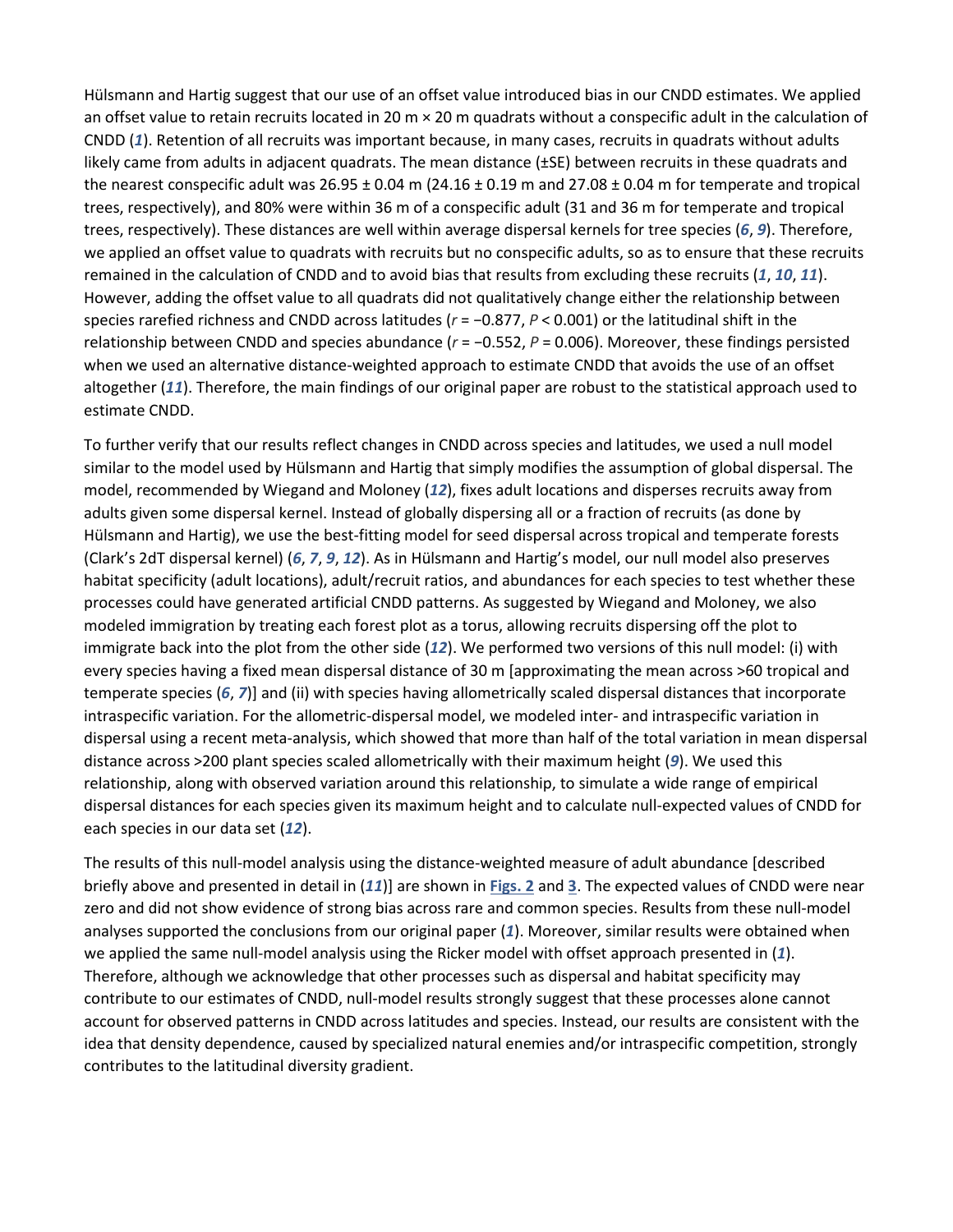

Fig. 2 Results from a null model that incorporates empirically supported values of dispersal and preserves habitat specificity, adult/recruit ratios, and abundances for each species.

The null model, recommended by Wiegand and Moloney (*[12](https://science.sciencemag.org/content/360/6391/eaar3824#ref-12)*), fixes adult locations to preserve habitat specificity of a species and then disperses recruits away from adults. This is the same model used by Hülsmann and Hartig, except that it incorporates empirically supported dispersal values. In this version of the null model, all species were given the same mean dispersal distance of 30 m, based on empirical estimates for more than 60 tropical and temperate species (*[6](https://science.sciencemag.org/content/360/6391/eaar3824#ref-6)*, *[7](https://science.sciencemag.org/content/360/6391/eaar3824#ref-7)*). (**A** to **F**) A distance-weighted measure of adult abundance was used to calculate both observed [(A) to (C)] and simulated values [(D) to (F)] of CNDD (*[11](https://science.sciencemag.org/content/360/6391/eaar3824#ref-11)*). Observed and simulated values are presented on the same scale for comparison. The analysis was performed at the 20 m A- 20 m scale. (**G** to **I**) Standardized effect sizes are the observed value minus the mean simulated value from 100 iterations of the null model divided by the standard deviation of the simulated values. These results support the main results in our original paper [figures 1 and 2 in (*[1](https://science.sciencemag.org/content/360/6391/eaar3824#ref-1)*)]. Colors reflect distance from the equator [see legend of figures 1 and 2 in (*[1](https://science.sciencemag.org/content/360/6391/eaar3824#ref-1)*)]. Linear fits are shown, along with Spearman rank correlation coefficients and their *P* values. Gray dashed lines represent a median CNDD of zero [(A), (C), (D), (F), (G), and (I)] or a zero slope between CNDD and species abundance [(B), (E), and (H)].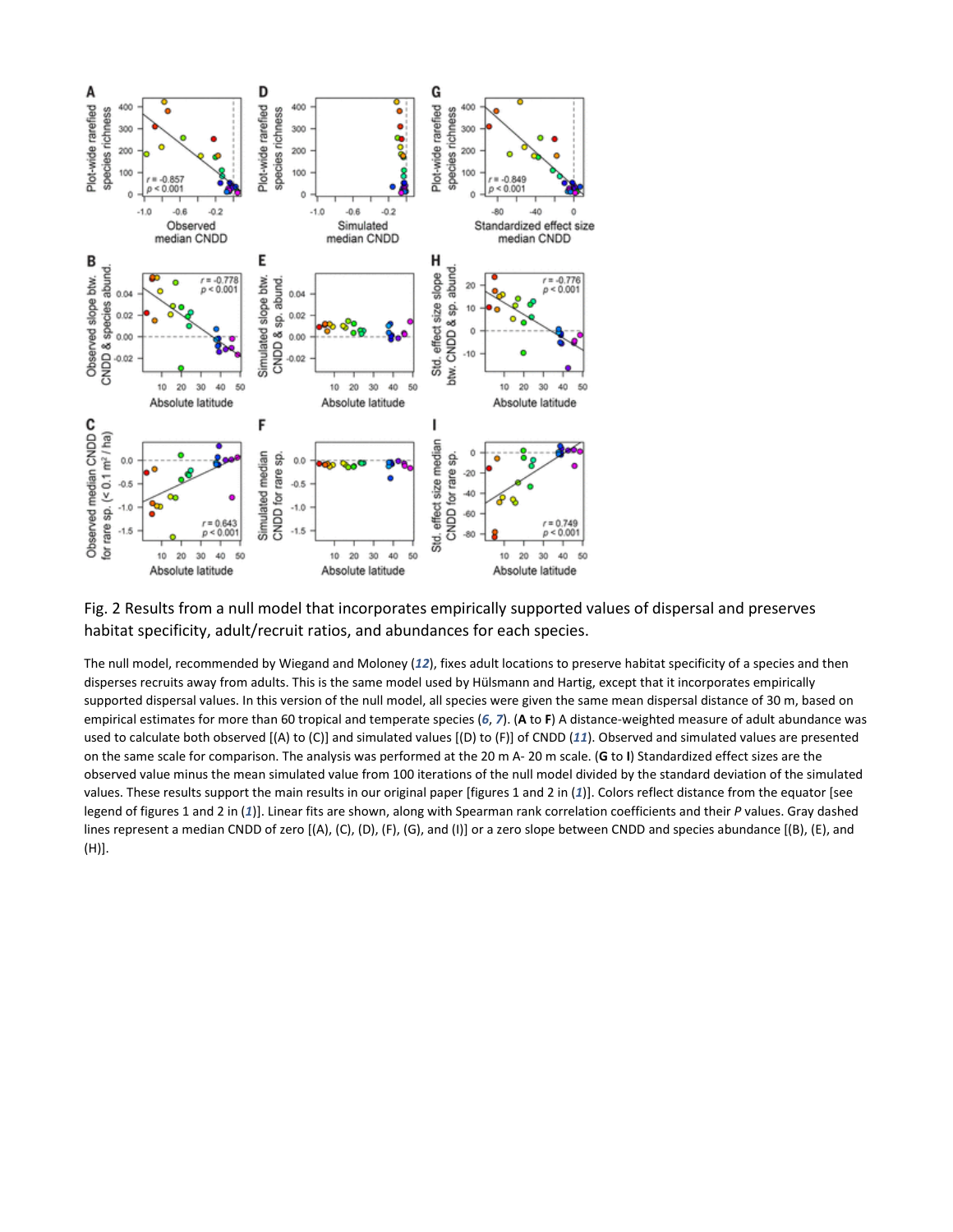

Fig. 3 Results from a null model that incorporates empirically supported interspecific differences in dispersal and preserves habitat specificity, adult/recruit ratios, and abundances for each species.

The null model is the same as the model shown in **[Fig. 2](https://science.sciencemag.org/content/360/6391/eaar3824#F2)**, except that all species are given a mean dispersal distance that scales allometrically with their maximum height and incorporates variation in dispersal within species (*[9](https://science.sciencemag.org/content/360/6391/eaar3824#ref-9)*).

The null-model results we report here support the main conclusions of our original paper: CNDD was (i) stronger in tropical than in temperate forests and (ii) stronger for rare species than for common species in the tropics, but equivalent or weaker for rare species than for common species in temperate latitudes (*[1](https://science.sciencemag.org/content/360/6391/eaar3824#ref-1)*). The latter finding is supported by both observational and experimental studies of tropical seedling growth and survival as well as temperate sapling recruitment (*[13](https://science.sciencemag.org/content/360/6391/eaar3824#ref-13)*–*[15](https://science.sciencemag.org/content/360/6391/eaar3824#ref-15)*). Hülsmann and Hartig raise the common misconception that strong negative density dependence for rare species should always increase their likelihood of local extinction. This is true if stabilizing forces such as CNDD are lacking in rare species. However, theory shows that strong CNDD can promote the persistence of rare species in communities, even when CNDD is relatively weaker for common species (*[16](https://science.sciencemag.org/content/360/6391/eaar3824#ref-16)*), as we observed in tropical forests (*[1](https://science.sciencemag.org/content/360/6391/eaar3824#ref-1)*). Under these conditions, rare species that are strongly stabilized by interactions with specialized natural enemies or other conspecifics (i.e., strong CNDD) should be less susceptible to local extinction from ecological drift than rare species that are not stabilized (*[1](https://science.sciencemag.org/content/360/6391/eaar3824#ref-1)*, *[16](https://science.sciencemag.org/content/360/6391/eaar3824#ref-16)*). Our results not only are consistent with this idea, they suggest fundamental differences in the nature of local stabilizing interactions that contribute to the maintenance of species diversity across temperate and tropical latitudes.

#### References and Notes

J. A. LaManna, S. A. Mangan, A. Alonso, N. A. Bourg, W. Y. Brockelman, S. Bunyavejchewin, L.-W. Chang, J.-M. Chiang, G. B. Chuyong, K. Clay, R. Condit, S. Cordell, S. J. Davies, T. J. Furniss, C. P. Giardina, I. A. U. N. Gunatilleke, C. V. S. Gunatilleke, F. He, R. W. Howe, S. P. Hubbell, C.-F. Hsieh, F. M. Inman-Narahari, D.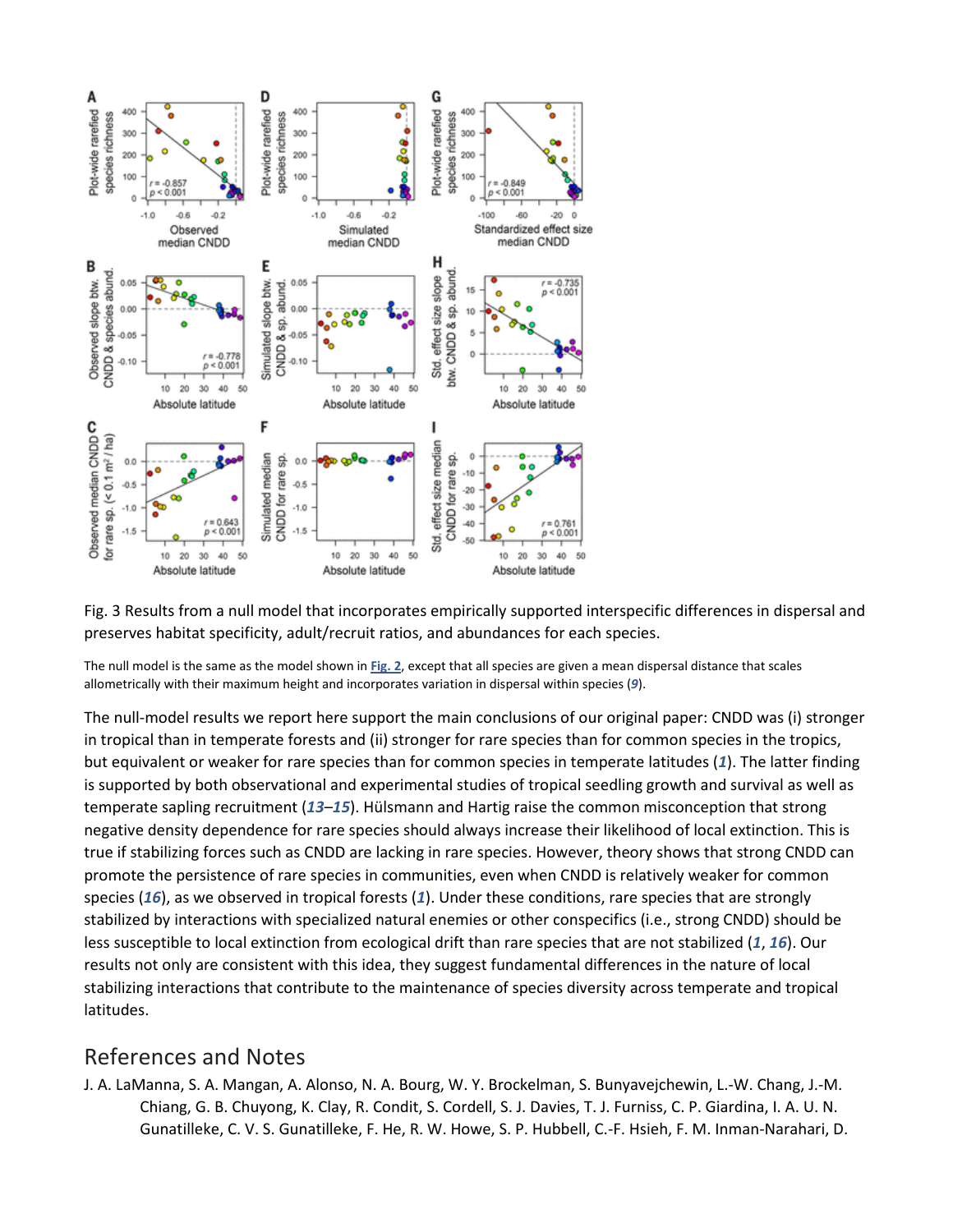JanA-k, D. J. Johnson, D. Kenfack, L. Korte, K. Král, A. J. Larson, J. A. Lutz, S. M. McMahon, W. J. McShea, H. R. Memiaghe, A. Nathalang, V. Novotny, P. S. Ong, D. A. Orwig, R. Ostertag, G. G. Parker, R. P. Phillips, L. Sack, I.-F. Sun, J. S. Tello, D. W. Thomas, B. L. Turner, D. M. Vela DA-az, T. Vrška, G. D. Weiblen, A. Wolf, S. Yap, J. A. Myers, Plant diversity increases with the strength of negative density dependence at the global scale. Science 356, 1389–1392 (2017). doi:10.1126/science.aam5678pmid:28663501

- L. Hülsmann, F. Hartig, Comment on "Plant diversity increases with the strength of negative density dependence at the global scale" Science 360, eaar2435 (2018).doi:10.1126/science.288.5470.1414pmid:10827950
- S. P. Hubbell, R. B. Foster, S. T. O'Brien, K. E. Harms, R. Condit, B. Wechsler, S. J. Wright, S. Loo de Lao, Light-gap disturbances, recruitment limitation, and tree diversity in a neotropical forest. Science 283, 554–557 (1999). doi:10.1126/science.288.5470.1414pmid:10827950
- R. Condit, P. S. Ashton, P. Baker, S. Bunyavejchewin, S. Gunatilleke, N. Gunatilleke, S. P. Hubbell, R. B. Foster, A. Itoh, J. V. LaFrankie, H. S. Lee, E. Losos, N. Manokaran, R. Sukumar, T. Yamakura, Spatial patterns in the distribution of tropical tree species. Science 288, 1414–1418 (2000). doi:10.1126/science.288.5470.1414pmid:10827950
- K. E. Harms, R. Condit, S. P. Hubbell, R. B. Foster, Habitat associations of trees and shrubs in a 50-ha Neotropical forest plot. J. Ecol. 89, 947–959 (2001). doi:10.1111/j.1365-2745.2001.00615.x
- H. C. Muller-Landau, S. J. Wright, O. Calderón, R. Condit, S. P. Hubbell, Interspecific variation in primary seed dispersal in a tropical forest. J. Ecol. 96, 653–667 (2008). doi:10.1111/j.1365-2745.2008.01399.x
- J. S. Clark, M. Silman, R. Kern, E. Macklin, J. HilleRisLambers, Seed dispersal near and far: Patterns across temperate and tropical forests. Ecology 80, 1475–1494 (1999). doi:10.1890/0012- 9658(1999)080[1475:SDNAFP]2.0.CO;2
- J. H. Lambers, J. S. Clark, B. Beckage, J. HilleRisLambers, Density-dependent mortality and the latitudinal gradient in species diversity. Nature 417, 732–735 (2002). doi:10.1038/nature00809pmid:12066182
- F. J. Thomson, A. T. Moles, T. D. Auld, R. T. Kingsford, Seed dispersal distance is more strongly correlated with plant height than with seed mass. J. Ecol. 99, 1299–1307 (2011). doi:10.1111/j.1365-2745.2011.01867.x
- I. A. Dickie, J. M. Hurst, P. J. Bellingham, Comment on "Conspecific negative density dependence and forest diversity" Science 338, 469 (2012). doi:10.1126/science.1225520pmid:23112313
- J. A. LaManna, S. A. Mangan, A. Alonso, N. A. Bourg, W. Y. Brockelman, S. Bunyavejchewin, L.-W. Chang, J.-M. Chiang, G. B. Chuyong, K. Clay, S. Cordell, S. J. Davies, T. J. Furniss, C. P. Giardina, I. A. U. N. Gunatilleke, C. V. S. Gunatilleke, F. He, R. W. Howe, S. P. Hubbell, C.-F. Hsieh, F. M. Inman-Narahari, D. JanA-k, D. J. Johnson, D. Kenfack, L. Korte, K. Král, A. J. Larson, J. A. Lutz, S. M. McMahon, W. J. McShea, H. R. Memiaghe, A. Nathalang, V. Novotny, P. S. Ong, D. A. Orwig, R. Ostertag, G. G. Parker, R. P. Phillips, L. Sack, I.-F. Sun, J. S. Tello, D. W. Thomas, B. L. Turner, D. M. Vela DA-az, T. Vrška, G. D. Weiblen, A. Wolf, S. Yap, J. A. Myers, Response to comment [by Chisholm et al.] on "Plant diversity increases with the strength of negative density dependence at the global scale" Science 360, eaar5245 (2018).doi:10.1126/science.1225520pmid:23112313
- T. Wiegand, K. A. Moloney, Handbook of Spatial Point-Pattern Analysis in Ecology (CRC Press, 2014).
- L. S. Comita, H. C. Muller-Landau, S. Aguilar, S. P. Hubbell, Asymmetric density dependence shapes species abundances in a tropical tree community. Science 329, 330–332 (2010). doi:10.1126/science.1190772pmid:20576853
- S. A. Mangan, S. A. Schnitzer, E. A. Herre, K. M. L. Mack, M. C. Valencia, E. I. Sanchez, J. D. Bever, Negative plantsoil feedback predicts tree-species relative abundance in a tropical forest. Nature 466, 752–755 (2010). doi:10.1038/nature09273pmid:20581819
- K. Zhu, C. W. Woodall, J. V. Monteiro, J. S. Clark, Prevalence and strength of density-dependent tree recruitment. Ecology 96, 2319–2327 (2015). doi:10.1890/14-1780.1pmid:26594690
- G. Yenni, P. B. Adler, S. K. Ernest, Strong self-limitation promotes the persistence of rare species. Ecology 93, 456–461 (2012). doi:10.1890/11-1087.1pmid:22624200